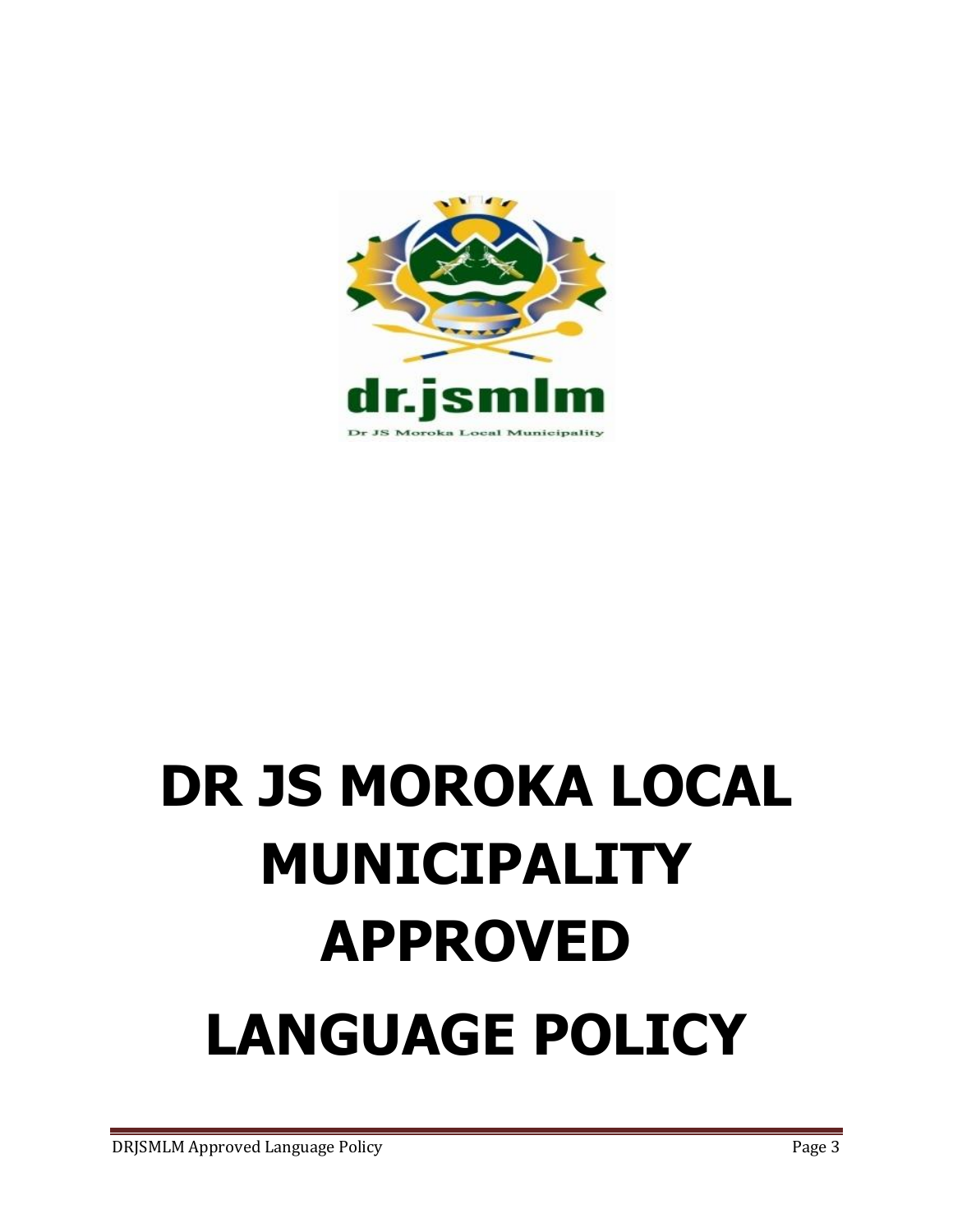## DR JS MOROKA LOCAL MUNICIPALITY LANGUAGE POLICY

## **TABLE OF CONTENTS**

### **PAGE NUMBER**

|                                                            | 5  |
|------------------------------------------------------------|----|
|                                                            | 6  |
|                                                            |    |
|                                                            |    |
|                                                            |    |
|                                                            | 8  |
|                                                            | 8  |
|                                                            | 9  |
| 8.1 Internal and external spoken and written communication | 9  |
|                                                            | 10 |
|                                                            | 11 |
|                                                            | 11 |
|                                                            | 11 |
|                                                            | 11 |
|                                                            | 11 |
|                                                            |    |
| Sources consulted                                          |    |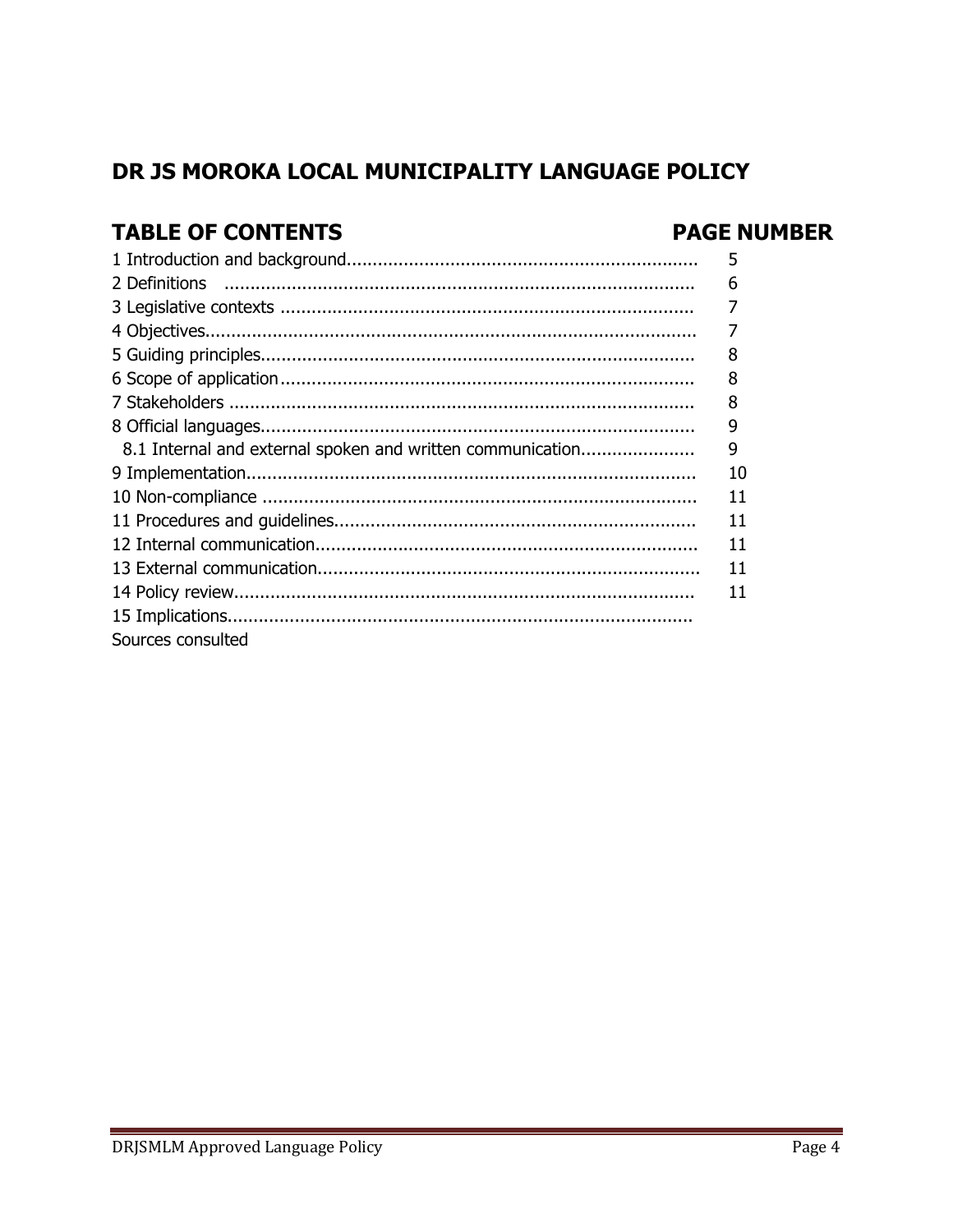## **1. INTRODUCTON AND BACKROUND**

The Public Liaison Unit in the Municipal Manager's office has responded to a call for cultural diversity by developing the draft Dr JS Moroak Language policy, which aims at redressing the inequalities of the past where English and Afrikaans were the only language used to communicate.

The Constitution of Republic of South Africa provides for eleven official languages and recognises the historically diminished use and status of the indigenous languages of the people of South Africa (Section 6).

The municipalities are obliged in terms of the Constitution and Municipal Systems Act to take into account the language needs of their residents when communicating including special needs of people who cannot read or write.

National Language policy framework provides that upon determination of the language use and preference of communities, local government, in broad consultation with their communities, develop, publicise and implement a multilingual policy.

Language is a sensitive issue and people generally feel most comfortable communicating in their own language (mother tongue). This is natural as the mother tongue is the medium they known best and in which they better express their thoughts and feelings precisely and fully. Many officials and members of the communities are bi- and/or tri-lingual. Each of the official languages merits attention and strengthening to optimise service delivery and community participation in local government activities.

Officials should sensitize to the value of multilingualism as a tool for building relationships with the public and promoting cultural pluralism.

Municipalities in South Africa are obliged in terms of subsection 6(3) )b) of the Constitution t adopt language policies and to use the language if the 20% of its community uses a specific language.

To determine the official languages of the Municipality, the 2011 Census figures on internal and external surveys were used. It shows that there is no one dominant language in Dr JS Moroak Local Municipality.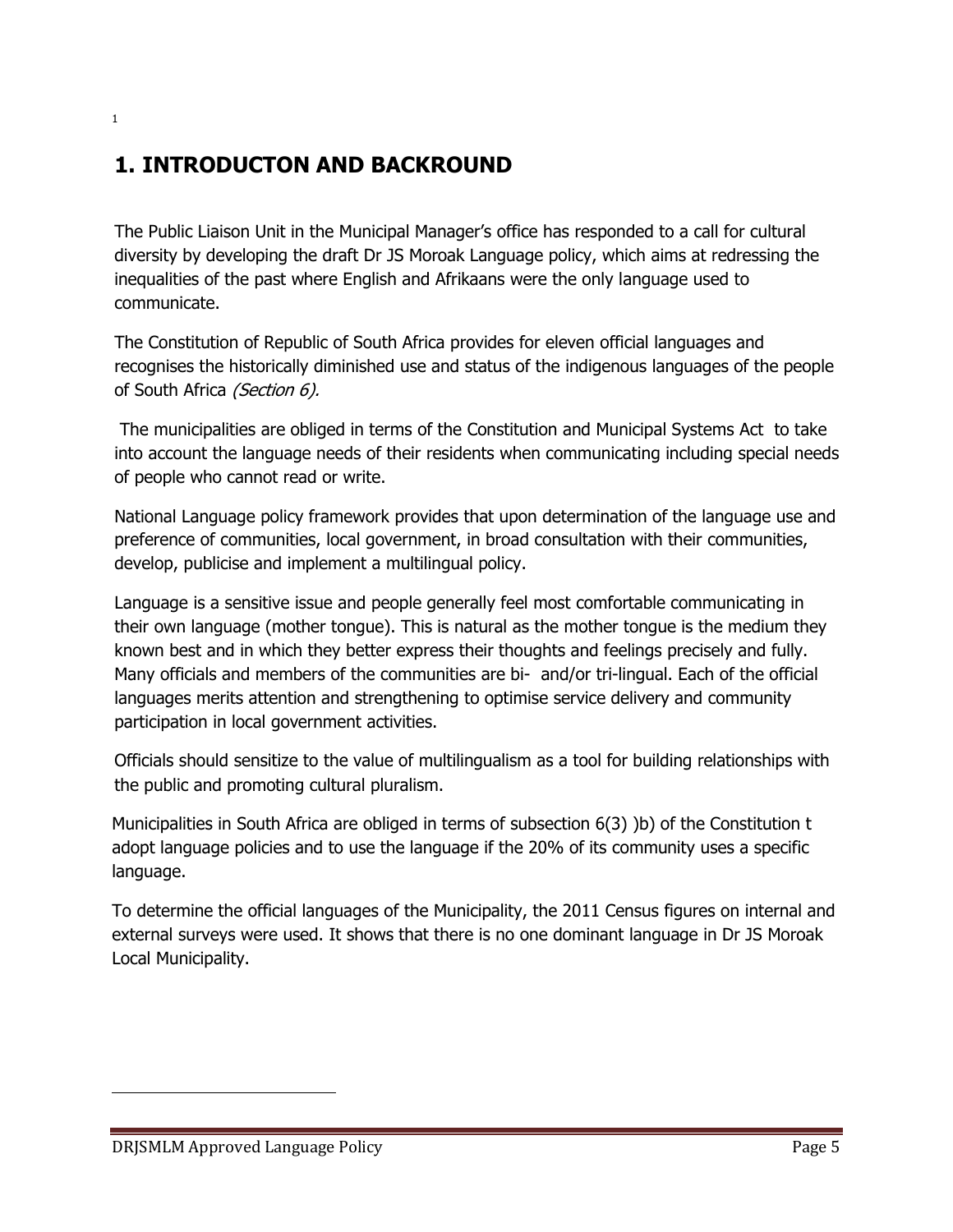According to the results of the last Census (2011) the language spoken in Mpumalanga, Nkangala, Dr JS Moroka Local Municipality, in order of predominance are, IsiNdebele, SePedi, Setswana 2

## **2. DEFINITIONS**

**"Bilingual''** means spoken or written in two languages

**"Census"** means the Census of Statistics (StatsSA), South African National Census of 2011 is a comprehensive census performed by StatsSA, the latest in a series that is done once a year in every 10 year

**"PanSALB"** means Pan South African Language Board, established by the Pan South African Language Board Act, 1995 (Act 59 of 1995);

**"Council"** means Municipal Council;

**"Indigenous language''** means the languages which originates in South Africa and include the African official languages;

**"Official language''** means language contemplated in 6(1) of the Constitution;

**"Working language''** means English, as the official language chosen and used for the running of the Municipality;

"**Multilingualism"** means the use of three or more languages by an individual or a group of people

**"StatsSA"** means the Statistics South Africa, a National Department responsible for statistics in South Africa

**"Translation"** means to put (by means of writing speaking or any kind of communication) information or texts from one language into another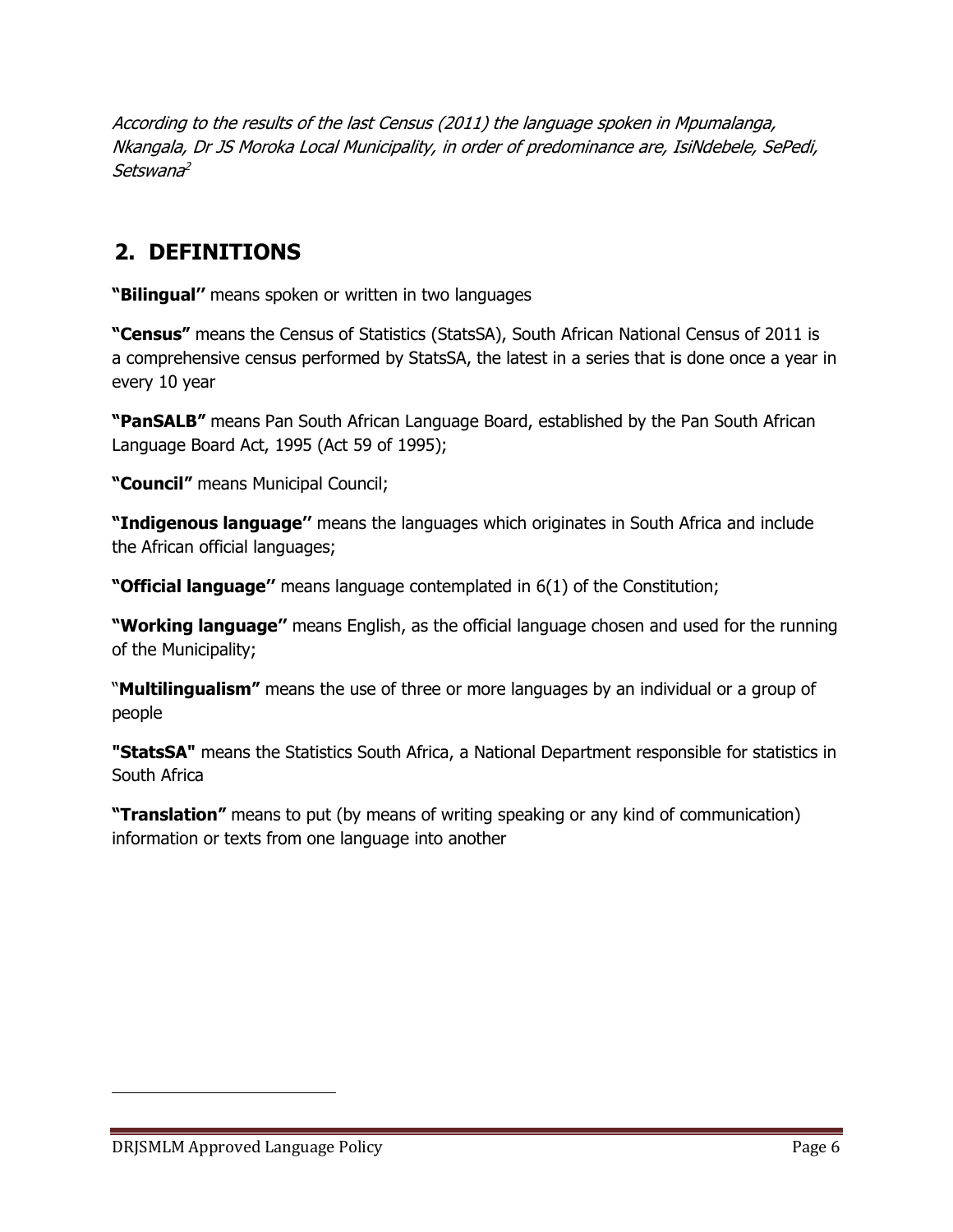## **3. LEGISLATIVE CONTEXT**

The following forms the legal framework for this policy:

**The Constitution of the Republic of South Africa Act, (**Act 108 of 1996) and Regulations Chapter 2(Bill of Rights) Section  $6$ , Section 9(3) and Sections2 (29-31), 35(3) (k).

**Local Government: Municipal Systems Act** ,( Act No 32 of 2000 and Regulations) Chapter 4 (Community Participation), Section 18(2) (a) and section 21 (2).

**PanSALB Act** (Act 59 of 1995), Section 2.

**Principles of Batho Pele (Government Gazette No 18340 of 1 October 1997)**

**Promotion of Access to Information Act (Act of 2000 ) Section 3 and Section 31 A** 

**The National Language Policy Framework (the NLPF)**

**South African Language Act, 2011**

## **4. OBJECTIVES**

Objectives of this policy include the following:

- $\checkmark$  To determine the working languages of Dr JS Moroak Local Municipality, that is languages used in official communication.
- $\checkmark$  To remove all language barriers thereby promoting access to Municipal programmes and services.
- $\checkmark$  To ensure that no one is denied or prevented from using their language of choice regardless of whether or not is one of the working languages.
- $\checkmark$  To give all official languages (English, IsiNdebele, SePedi and SeTswana), equal status and treatment, equitable use of all languages.
- $\checkmark$  To promote multilingualism, particularly with respect to the official languages of communication.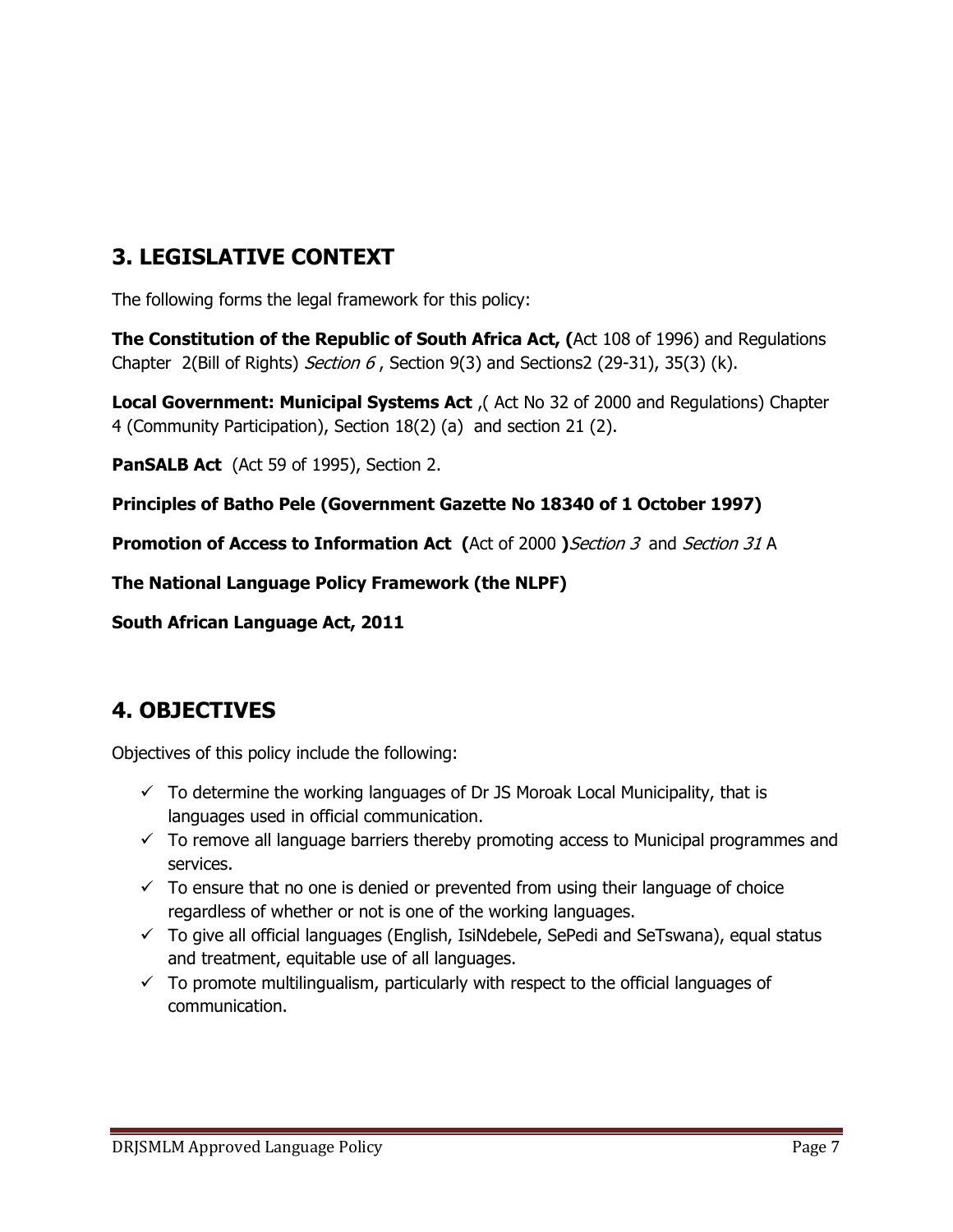## **5. GUIDING PRINCIPLES**

#### **The policy is based on the following principles:**

#### **Language rights and equity, redress, non-discrimination, people centeredness, partnerships, good governance and participation**

Municipality is required by law and its very nature to be customer driven. It will therefore communicate in the languages understandable to the community with due regard to practicalities and affordability. The following guidelines underlie the Language policy of Dr JS Moroak Municipality.

- $\checkmark$  It is the Municipality's responsibility to provide language facilitation services such as editing translation, interpreting, as such may be required, and to make sufficient funds available for such services, provided such service be required, and be made within a reasonable time limit and within financial constraints of the council.
- $\checkmark$  Multilingualism will be encouraged and basic language standards will be determined when making appointment and promotion within the Municipality.
- $\checkmark$  Municipality should strive to promote the use of all official languages.
- $\checkmark$  Preventing the use of any language for the purposes of exploitation, domination and discrimination.
- $\checkmark$  The norms for language policy as contained in section 6 (2) and 6 (4) of the Constitution of the Republic of South Africa, must be adhered to in accordance with advice provided by language stakeholders.

## **6. SCOPE OF APPLICATION**

The scope of this policy therefore regulates the languages used to communicate between the Municipality and its stakeholders (internal and external). It is applicable t o all and to any request to the Municipality about language use and language preference.

## **7. STAKEHOLDERS**

Language services or practitioners will work in collaboration with the following language stakeholders, PanSALB, National Language Services, Mpumalanga Department of Arts &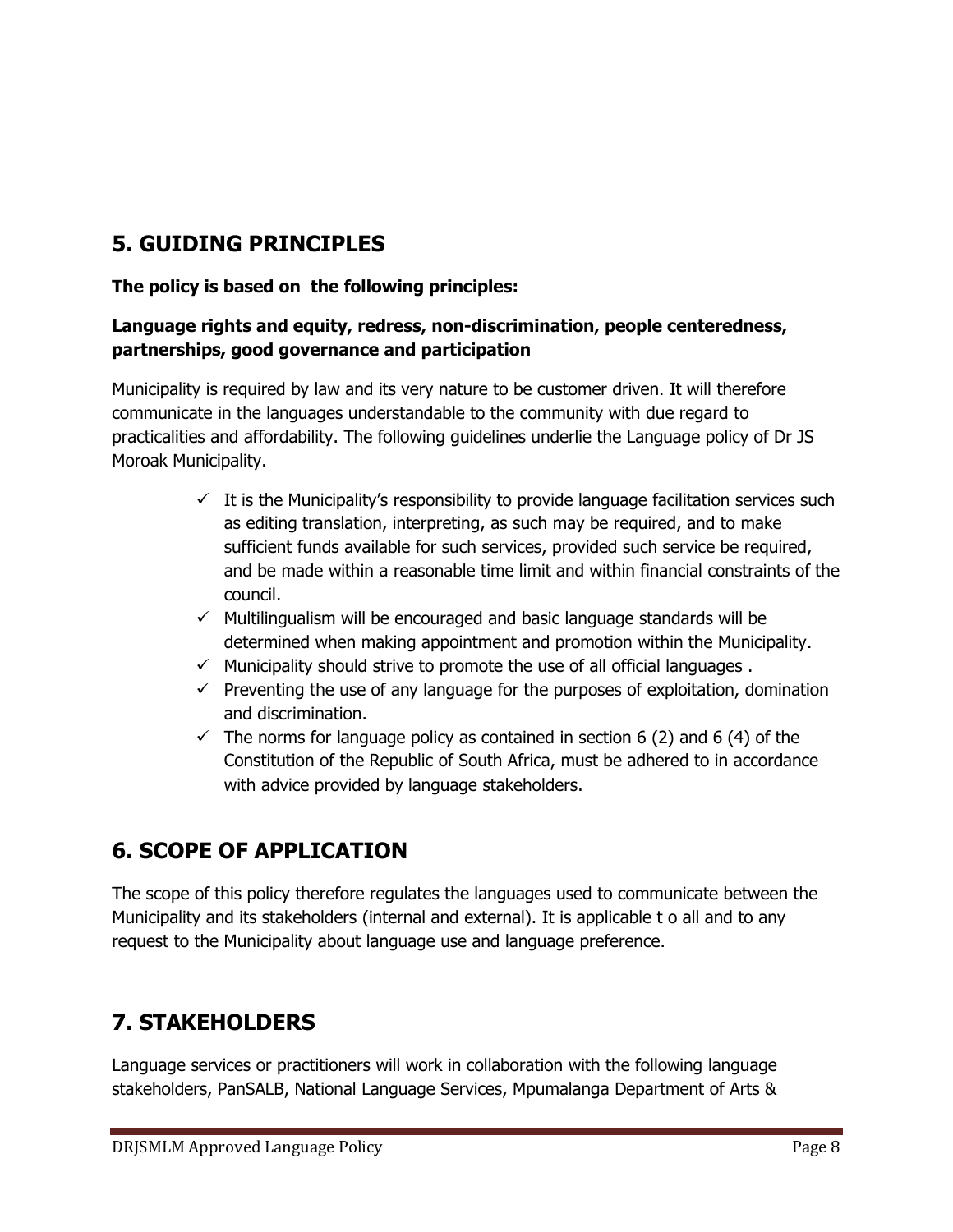Culture, National Department of Arts and Culture and Institutions of higher learning, language activists, and other interested parties to-

Monitor the implementation of the policy, the use of the Municipal official languages by Municipal officials and to popularise the language policy and assist in its review, when necessary.

# **8. Official languages**

For the purpose of conducting the business of the Municipality, English is the primary language and will be the medium of communication prioritised.

The following are official spoken languages of Dr JS Moroak Local Municipality: English, SePedi, IsiNdebele and Setswana. An effort should be made to use other South African official languages, including those for special needs such as Braille and Sign language. It should be noted that the municipality's official languages will be reviewed based on the results of municipality's language and communication audits which will be conducted in future.

To promote operational efficiency , English should be the working language of all documents of the Municipality, and translations in the other official language of the Municipality should be available on request. The use of language understood by most, must be encouraged to facilitate understanding and improve communication . No employee may be prevented from using an official language of his or her choice at any given time.

All correspondences addressed to the municipality must be answered in the same language as the original correspondence. Translations must however also be kept on file along with the original correspondence.

## **8.1 Internal and external spoken and written communication**

Any of the official languages may be used in spoken and written intradepartmental and interdepartmental communication, provided all involved understand the language/s being spoken or written, including in Council proceedings, disciplinary hearings, interviews, accounts, bills, contracts, forms, invitations, reports, notices, bylaws, policies, advertisements, recruitments and selection regulations, training, etc.

English is recommended as a spoken language in both spoken and written communication and provide the interpreting and translation services are made available for those who cannot read or speak and understand English.

On request, municipality must provide interpreting and translating services.

The use of plain language must be encouraged to facilitate understanding and improve communication.

For archival purposes and practical administrative reasons, documents must be available in the original language and English as the language of record.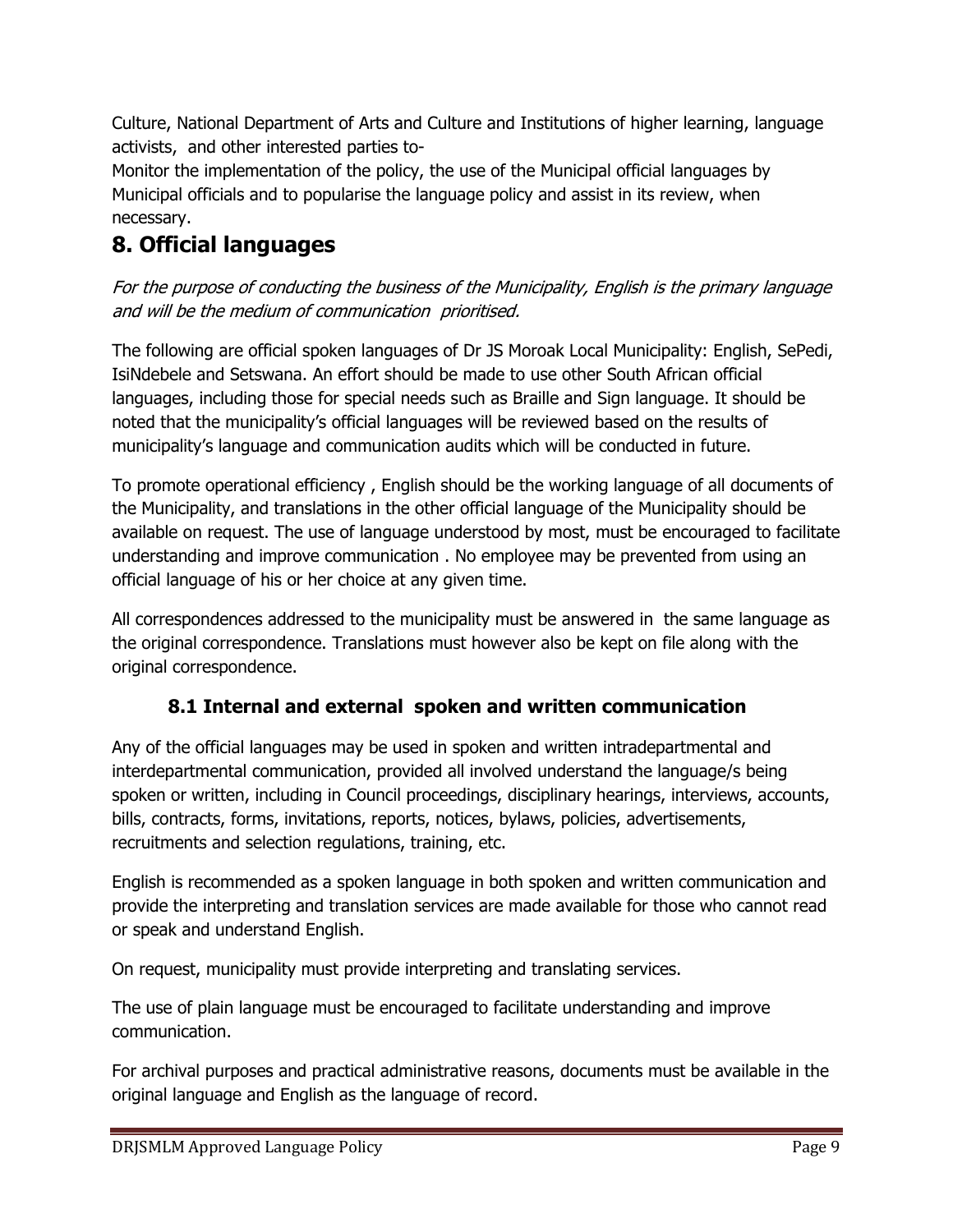English must be used for international communication, but make translations services available for ad hoc communication in the preferred language of the country concerned.

Municipality must promote multilingualism on its website and in its external publications by using all the official languages.

All external correspondence must be have a caption at the foot of the page , stating that the document can be made available in any in any official language.

The Municipality must, on request, provide for the needs of people with language disabilities, those who are blind and/or partially blind.

Sign language and Braille services must be provided, if and when required.

All identification signage, direction signs and road signs relating to municipal signs buildings, services, facilities, infrastructure and vehicles must be in official languages of the municipality where practicable.

Customers and other external stakeholders got the right to be served in an official language of their choice.

## **9. Implementation**

The Language policy as set out in this document, unless otherwise provided, should be implemented immediately after approval, with the assistance of the language forum/council to be established by the Municipal Manager.

The Municipality must establish a language /translating subunit in public liaison unit, and recruit a multilingual language practitioner/officer, to ensure that the unit is provided with personnel, administrative and other resources necessary for its effective functioning. Municipality must make available translating and interpreting services so that its residents can have equal access to municipal programmes, such services must be made available if and when considered necessary.

The implementation of this policy is to be implemented by all and the language Forum/Council to be established by the Municipal Manager, starting with the main switch board, all frontline offices and other telephone exchange in municipal buildings by personnel manning municipal telephone exchange by welcoming all in all four official languages of the Municipality.

All communications must be done in a plain language, whatever the language it is communicated in, so that the essence of the communication is conveyed clearly without undue use of excessive technical, legal or other jargon.

In written official communication , it is not allowed to use a smsing language such as:

UR meaning you are,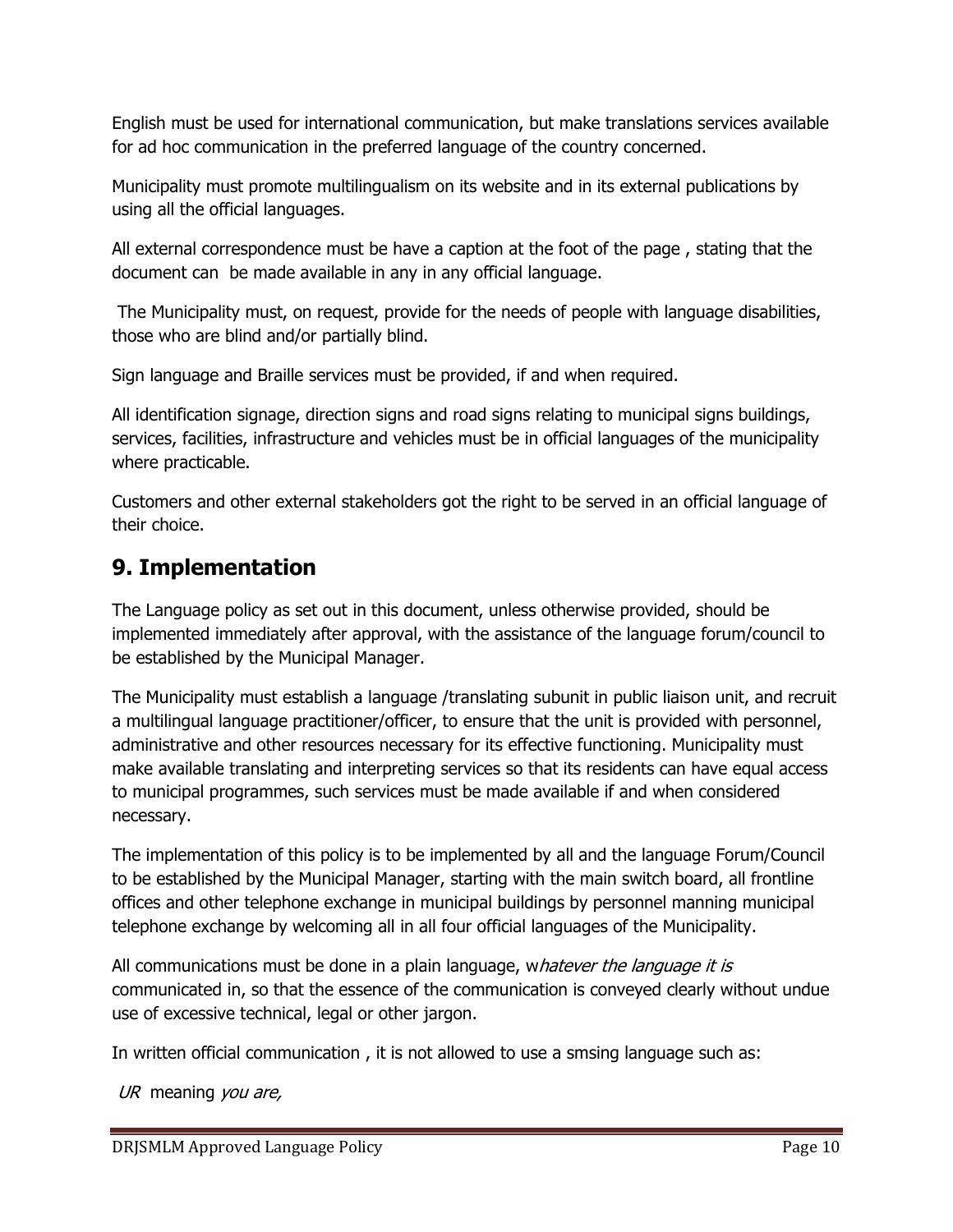#### FYI meaning for your information,

HUD meaning how are you doing such language is not allowed and is not an official nor business language to be used by the municipality.

## **10. Non-compliance**

Public Liaison Unit and to be established Language Council are responsible for monitoring the use of the policy. Non-compliance:

- by the officials shall be regarded as misconduct which may lead to disciplinary actions

-by contractors, nominees or agents, who act in the interest of or behalf of the Municipality shall, as the case maybe constitute breach of contract or exceeding of the mandate of the person concerned.

-when it comes to the attention of the municipality that a provision of this policy has not been complied with, omission must be rectified immediately.

-if the omission is related to a written notice to a member of the public, a substitute notice shall be issued.

#### **11. Policy review**

The Municipality must conduct regular internal and external language preference and proficiency audits to determine the linguistic needs and capabilities of municipal stakeholders. Municipality may on a regular basis use the results of these audits to revise and update the language policy accordingly.

#### **12 Implications**

Municipality must make budgetary provisions for the implementation of language policy, planning and training, translation and interpreting services, language audits and other related matters by skilled language professionals in order to meet its obligations in terms of this policy.

….The latest results of the last Census (2011), the three most spoken languages in the province of Mpumalanga, Nkangala District, in Dr JS Moroak Local Municipality, in order of dominance are, IsiNdebele, SePedi, SeTswana…It is in this spirit that the Municipality should adopt this language policy.